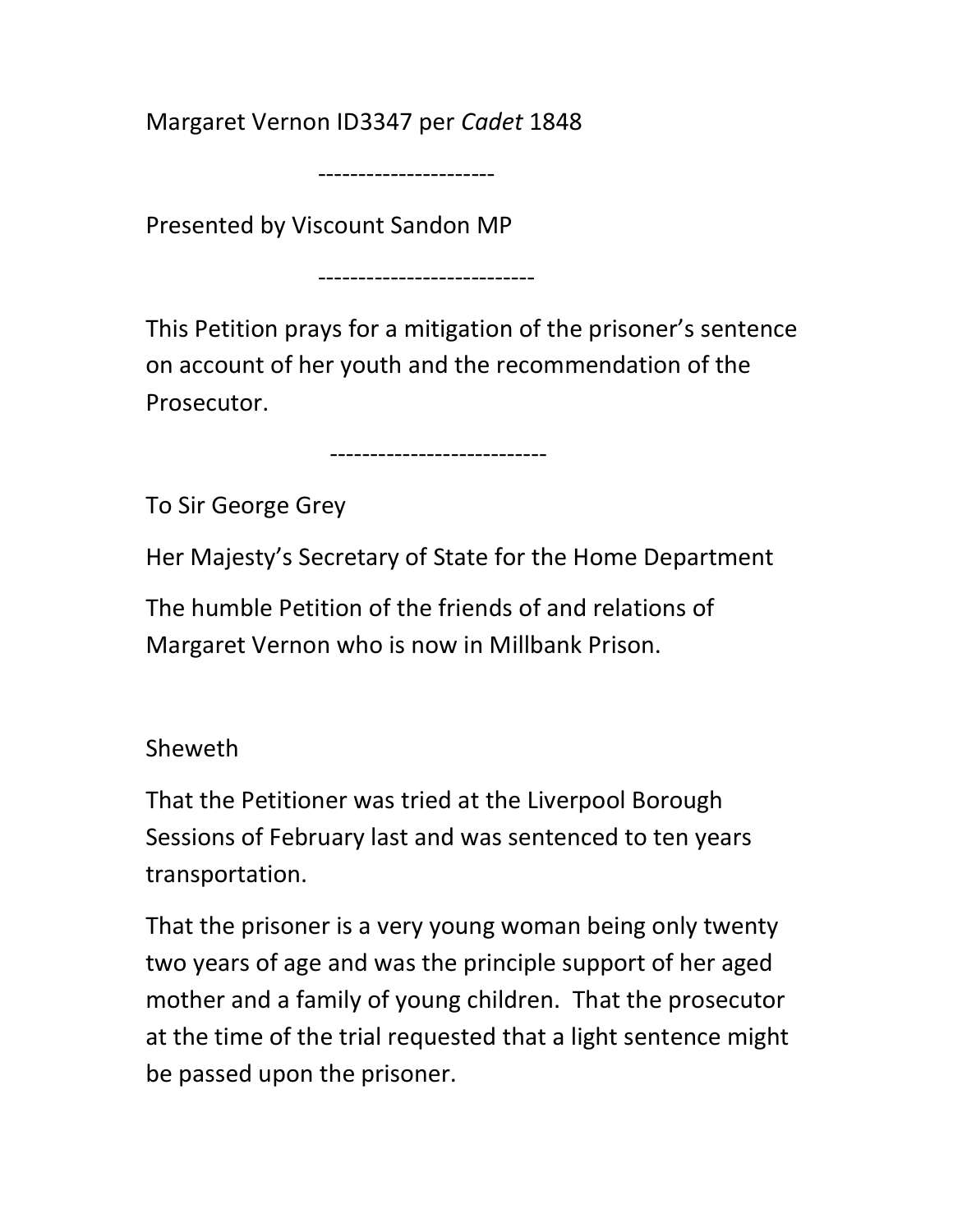Your Petitioner therefore humbly prays that the prisoners case may be taken into your very serious consideration and that you may be pleased to recommend her as a fit subject for Her majesty's lenient mitigation of the very heavy sentence passed upon the prisoner.

And your Petitioner will ever pray

Liverpool June 1847

-------------------------------------------

See annexed recommendation

---------------------

To Sir George Grey Her Majesty's Secretary of State for the Home Department.

We the undersigned beg to recommend to your Honour the prisoner mentioned in the annexed Petition as a fit person for Her Majesty's lenient mercy in mitigating the very heavy sentence passed upon her.

Liverpool 1847

Radcliffe Chadderton – Gentleman

Charles Garner – Livery Stable Keeper

E Statton – Surgeon

Thomas Parley – Pawnbroker

And another 12 signatures all affluent persons.